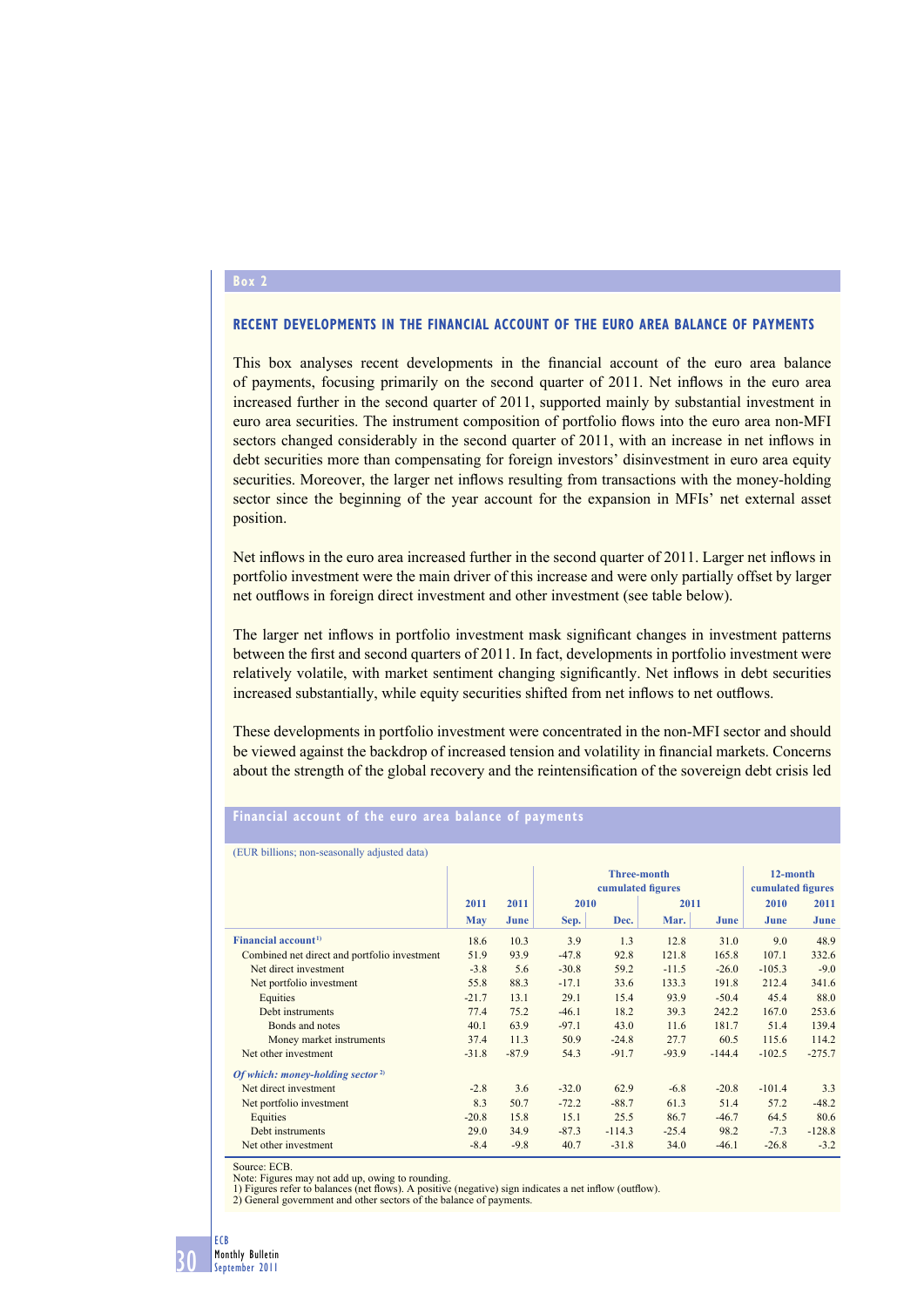## **ECONOMIC AND MONETARY DEVELOPMENTS**

**Monetary and financial developments**

to greater uncertainty and a renewed increase in investors' risk aversion. This, in turn, triggered two divergent developments as regards foreign investment in securities issued by the euro area non-MFI sector. On the one hand, non-residents significantly increased their investment in bonds and notes. This increase was probably related to safe-haven flows targeting bonds and notes issued by core euro area countries. On the other hand, non-euro area residents disinvested in equity securities, bringing to an abrupt end the favourable momentum observed in the first quarter of 2011. Foreign investors restructured their portfolios by reducing their exposure to equity securities and investing in debt securities in apparent flight-to-safety behaviour.

The larger portfolio investment inflows resulting from transactions with the non-MFI sector in the first two quarters of the year are also related to the available stock of monetary liquidity in the euro area. As can be seen from the monetary presentation of the balance of payments, the aforementioned larger net inflows in portfolio investment in securities issued by the money-holding sector are a mirror image of the gradual increase observed in MFIs' net external asset position in 2011.<sup>1</sup> These flows have made a positive contribution to the liquidity available in the euro area and are partly reflected in developments in the broad monetary aggregate M3.

Focusing on the MFI sector, inflows in debt securities issued by the MFI sector increased further in the second quarter of 2011. Foreign investors stepped up their purchases of bonds and notes issued by euro area credit institutions. This development is in line with banks' increased issuance and seems to suggest an easing of general funding conditions. Net inflows were also supported by euro area banks' ongoing disinvestment in foreign debt securities, which is probably related to efforts to restructure balance sheets. At the same time, flows into money market instruments issued by MFIs remained broadly unchanged from the first quarter of the year, suggesting that short-term funding from non-resident sources remained available to the euro area MFI sector as a whole.

Net outflows in foreign direct investment increased in the second quarter of 2011. This was the result of investment by non-euro area residents declining more strongly than investment by euro area residents, mostly



1 To the extent that they are settled via resident banks, transactions carried out by the money-holding sector have an impact on the external assets and liabilities of the banking sector, which is one of the counterparts of M3. The money-holding sector comprises households, non-financial corporations, non-monetary financial intermediaries, and general government other than central government. For more information on the monetary presentation of the balance of payments, see Duc, L.B., Mayerlen, F. and Sola, P., "The monetary presentation of the euro area balance of payments", *Occasional Paper Series*, No 96, ECB, 2008. See also the article entitled "The external dimension of monetary analysis", *Monthly Bulletin*, ECB, August 2008.